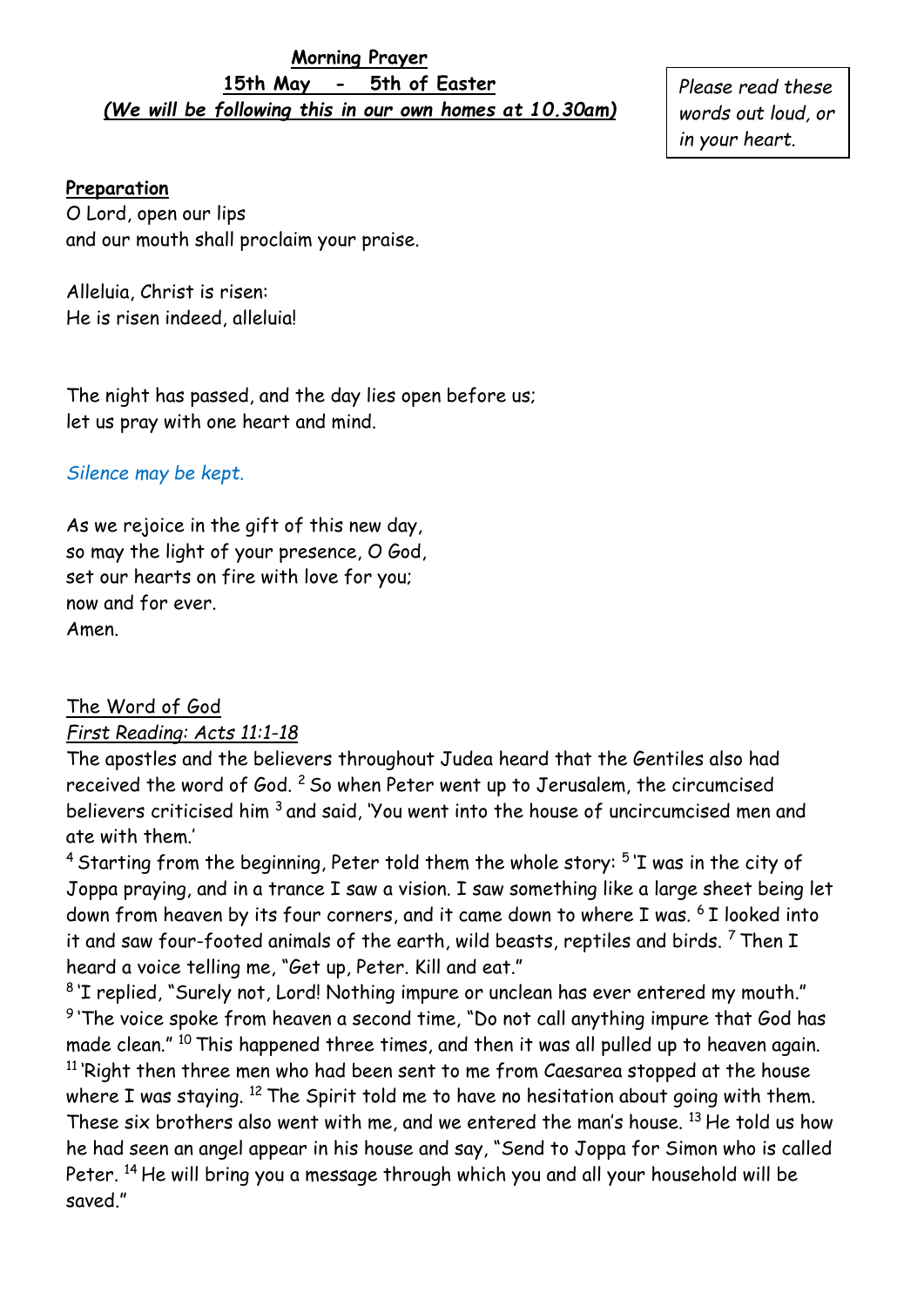$15$  As I began to speak, the Holy Spirit came on them as he had come on us at the beginning. <sup>16</sup> Then I remembered what the Lord had said: "John baptised with<sup>[a]</sup> water, but you will be baptised with $^{\rm [b]}$  the Holy Spirit."  $^{17}$  So if God gave them the same gift he gave us who believed in the Lord Jesus Christ, who was I to think that I could stand in God's way?'

<sup>18</sup> When they heard this, they had no further objections and praised God, saying, 'So then, even to Gentiles God has granted repentance that leads to life.'

This is the word of the Lord. Thanks be to God.

## *Second reading:* John 13:31-35

When he was gone, Jesus said, 'Now the Son of Man is glorified and God is glorified in him. **<sup>32</sup>** If God is glorified in him, God will glorify the Son in himself, and will glorify him at once.

**<sup>33</sup>** 'My children, I will be with you only a little longer. You will look for me, and just as I told the Jews, so I tell you now: where I am going, you cannot come.

**<sup>34</sup>** 'A new command I give you: love one another. As I have loved you, so you must love one another. **<sup>35</sup>** By this everyone will know that you are my disciples, if you love one another.'

This is the word of the Lord. Thanks be to God.

### Venite – A Song of Triumph

- 1 O come, let us sing to the Lord; let us heartily rejoice in the rock of our salvation.
- 2 Let us come into his presence with thanksgiving and be glad in him with psalms.
- 3 For the Lord is a great God and a great king above all gods.
- 4 In his hand are the depths of the earth and the heights of the mountains are his also.
- 5 The sea is his, for he made it, and his hands have moulded the dry land.
- 6 Come, let us worship and bow down and kneel before the Lord our Maker.
- 7 For he is our God; we are the people of his pasture and the sheep of his hand.
- 8 O that today you would listen to his voice: 'Harden not your hearts as at Meribah, on that day at Massah in the wilderness,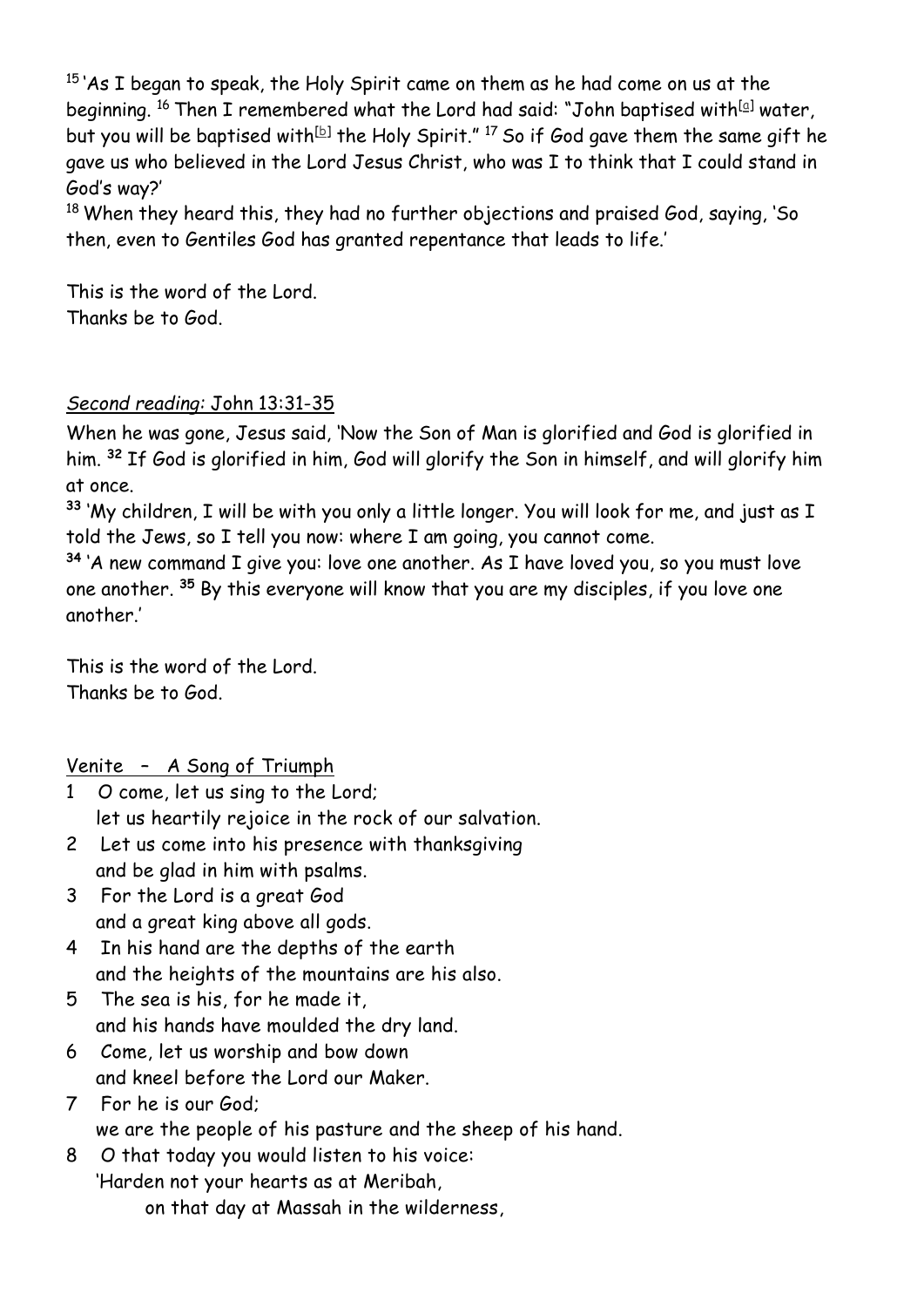- 9 'When your forebears tested me, and put me to the proof, though they had seen my works.
- 10 'Forty years long I detested that generation and said, "This people are wayward in their hearts; they do not know my ways."
- 11 'So I swore in my wrath, "They shall not enter into my rest."'

*Psalm 95*

Glory to the Father and to the Son and to the Holy Spirit; as it was in the beginning is now and shall be for ever. Amen.

### Prayers

*Please offer your own prayers following these suggestions, if you wish, with the response below:*

¶ *for the day and its tasks*

¶ *for the world and its needs*

¶ *for the Church and her life*

Lord, in your mercy

hear our prayer.

### *Silence may be kept.*

Jesus, Master Carpenter of Nazareth, who on the cross through wood and nails worked mankind's whole salvation: wield your tools well in this your workshop, that we who come to you rough-shaped may be fashioned by your hand into a truer beauty and a greater usefulness; for the honour of your holy name. Amen.

## Collect

Almighty God, who through your only-begotten Son Jessus Christ have overcome death and opened to us the gate of everlasting life: grant that, as by your grace going before us you put into our minds good desires, so by your continual help we may bring them to good effect; through Jesus Christ our Lord, who is alive and reigns with you, in the unity of the Holy Spirit, one God, now and for ever. Amen.